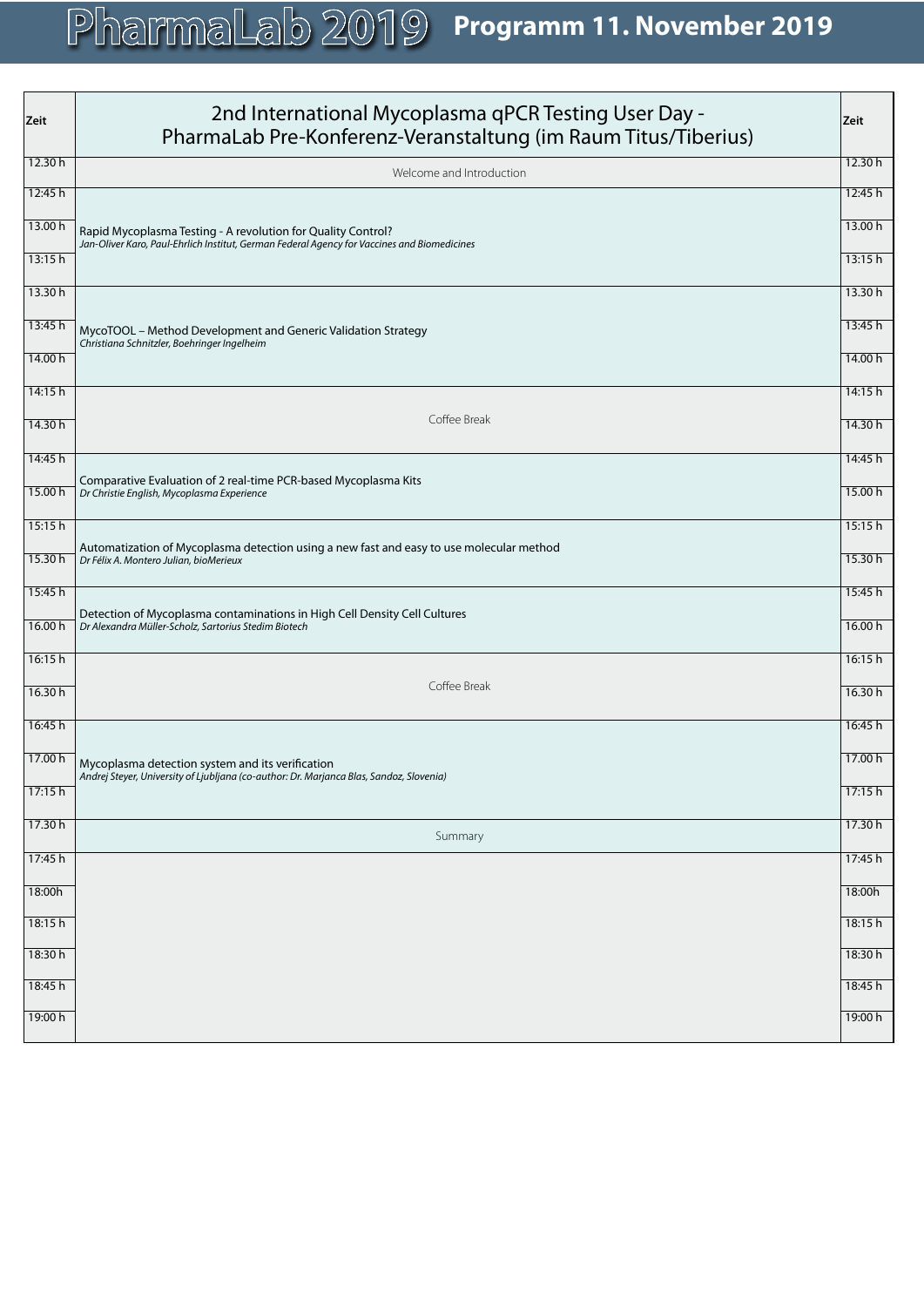|                      | <u>I inginingi kato ise</u>                                                                                                                                                   | $\frac{1}{2}$ is a contracted to $\frac{1}{2}$ is the set of $\frac{1}{2}$ in $\frac{1}{2}$ is the set of $\frac{1}{2}$ in $\frac{1}{2}$ is the set of $\frac{1}{2}$ in $\frac{1}{2}$ is the set of $\frac{1}{2}$ is the set of $\frac{1}{2}$ is the set of $\frac{1}{2}$ |                                                                                                                                 | Track 4: QC Bioanalytic/Biotech                                                                                                     | Track 5: QK Trends                                                                                                        |                       |
|----------------------|-------------------------------------------------------------------------------------------------------------------------------------------------------------------------------|---------------------------------------------------------------------------------------------------------------------------------------------------------------------------------------------------------------------------------------------------------------------------|---------------------------------------------------------------------------------------------------------------------------------|-------------------------------------------------------------------------------------------------------------------------------------|---------------------------------------------------------------------------------------------------------------------------|-----------------------|
| Zeit<br><b>A</b> aum | Qualitätskontrolle - Aktuelle Trends im<br>pharmazeutischen Labor (Tag 1)<br>- Saturn/Neptun -                                                                                | ECA - Rapid Microbiological Methods<br>- Apollo -                                                                                                                                                                                                                         | ECA - Endotoxin and Pyrogen Testing (Tag 1)<br>- Bacchus/Marks/Merkur -                                                         | <b>ECA - Analytical Procedure Lifecycle</b><br>Management / Revisions to ICH Q2 & the<br>proposed Q14 (Tag 1) - Markus/Konstantin - | <b>ECA - Bioanalytics and Bioassays - Challenges</b><br>for Biological Drug Substances and Products<br>- Titus/Tiberius - | Zeit<br>Aaum<br>9.00h |
| 9⁄00 h<br>9:15h      |                                                                                                                                                                               |                                                                                                                                                                                                                                                                           | New ICH Q14 and ICH Q2 Revision - an industry view                                                                              |                                                                                                                                     |                                                                                                                           | 9:15h                 |
| 9.30h                |                                                                                                                                                                               |                                                                                                                                                                                                                                                                           | Dr. Joachim Ermer, Sanofi-Aventis Deutschland, Head of QC Lifecycle Management Frankfurt Chemistry                              |                                                                                                                                     |                                                                                                                           | 9.30h                 |
| 9:45h                |                                                                                                                                                                               |                                                                                                                                                                                                                                                                           |                                                                                                                                 |                                                                                                                                     |                                                                                                                           | 9:45h                 |
| 10.00 h              |                                                                                                                                                                               |                                                                                                                                                                                                                                                                           |                                                                                                                                 |                                                                                                                                     |                                                                                                                           | 10.00 h               |
| 10:15 h              | Kaffeepause                                                                                                                                                                   |                                                                                                                                                                                                                                                                           |                                                                                                                                 | <b>Coffee Break</b>                                                                                                                 |                                                                                                                           | 10:15 h               |
| 10.30 h              | (Nutzen Sie die Pause zu einem Besuch der Fachmesse)                                                                                                                          | (Take advantage of the break to visit the exhibition)                                                                                                                                                                                                                     |                                                                                                                                 |                                                                                                                                     |                                                                                                                           |                       |
| 10:45 h              |                                                                                                                                                                               | <b>RMM Validation - ECA PMWG /PEI Activities</b><br>Dr Sven M. Deutschmann, Roche                                                                                                                                                                                         |                                                                                                                                 | <b>Introduction to ECA AQCG</b><br>Dr Christopher Burgess, Chairman of the ECA AQCG Board                                           |                                                                                                                           | 10:45 h               |
|                      | 11.00 h Erwartungen eines GMP-Inspektors an<br>QK-Labore                                                                                                                      | RMM Validation Guide Food - A Look to the                                                                                                                                                                                                                                 | <b>MAT Task Force</b><br>Dr Oleg Krut, PEI, German Federal Agency for Vaccines and Biomedicines                                 | Overview of USP, ICH revisions & APLM Guideline;                                                                                    | Regulatory Requirements of analytical procedure and<br>validation                                                         | 11.00h                |
| 11:15h               | Jörg Petersohn, Landesverwaltungsamt Sachsen-Anhalt                                                                                                                           | Neighbourhood<br>Barbara Gerten, Merck                                                                                                                                                                                                                                    |                                                                                                                                 | Prerequisites and approaches<br>Dr Christopher Burgess, Chairman of the ECA AQCG Board                                              | Dr Norbert Handler, RD&C Research, Development & Consulting                                                               | 11:15 h               |
| 11.30 h              |                                                                                                                                                                               |                                                                                                                                                                                                                                                                           | Validation of MAT - Regulatory Experiences<br>Dr Ingo Spreitzer, PEI, German Federal Agency for Vaccines and Biomedicines       |                                                                                                                                     |                                                                                                                           | 11.30h                |
| 11:45 h              | Data Integrity im BET Labor<br>Dr. Thomas Winkler, Lonza                                                                                                                      | Evaluation and Optimization of MALDI-TOF for<br>Identification of Filamentous Fungi<br>Dr Gerold Schwarz, Bruker Daltronics                                                                                                                                               | Development of the Monocyte Activation Test on vaccines                                                                         | <b>Introduction to ATP &amp; TMU</b><br>hil Borman, GSK                                                                             | How to overcome some of the challenges when analysing<br><b>Biological Drug Substances and Products</b>                   | 11:45 h               |
| 12.00 h              |                                                                                                                                                                               | Dr Prasanna Khot, Charles River Laboratories                                                                                                                                                                                                                              | containing inherently pyrogenic components<br>Stéphanie Richard, Sanofi Pasteur                                                 |                                                                                                                                     | homas Fechner, Agilent                                                                                                    | 12.00h                |
| 12:15h               |                                                                                                                                                                               |                                                                                                                                                                                                                                                                           |                                                                                                                                 |                                                                                                                                     |                                                                                                                           | 12:15 h               |
| 12.30 h              |                                                                                                                                                                               |                                                                                                                                                                                                                                                                           |                                                                                                                                 |                                                                                                                                     |                                                                                                                           | 12.30 h               |
| 12:45 h              |                                                                                                                                                                               |                                                                                                                                                                                                                                                                           |                                                                                                                                 |                                                                                                                                     |                                                                                                                           | 12:45 h               |
| 13.00 h              | Mittagspause mit Anwendungsdemonstrationen<br>(Nutzen Sie die Pause zu einem Besuch der Fachmesse)                                                                            |                                                                                                                                                                                                                                                                           |                                                                                                                                 | Lunch Break<br>(Take advantage of the break to visit the exhibition)                                                                |                                                                                                                           | 13.00 h               |
| 13:15 h              |                                                                                                                                                                               |                                                                                                                                                                                                                                                                           |                                                                                                                                 |                                                                                                                                     |                                                                                                                           | 13:15 h               |
| 13.30h               |                                                                                                                                                                               |                                                                                                                                                                                                                                                                           |                                                                                                                                 |                                                                                                                                     |                                                                                                                           | 13.30 h               |
| 13:45 h              |                                                                                                                                                                               |                                                                                                                                                                                                                                                                           |                                                                                                                                 |                                                                                                                                     |                                                                                                                           | 13:45 h               |
| 14.00 h              | Gestresste Mikroorganismen für Validierungen und<br>Verifizierungen<br><b>Barbara Gerten, Merck</b>                                                                           | Validation of the Celsis-based Alternative Sterility Test<br>Jonas van den Berg, Roche Diagnostics                                                                                                                                                                        | Comparison of a Monocyte Activation Test based on fetal<br>bovine serum and on human AB serum<br>Dr Eelo Gitz, Sanguin Reagents | Data integrity over the Analytical Procedure Lifecycle<br>Dr Bob McDowall, R.D. McDowall Limited                                    | Analytical Quality by Design Through the Lifecycle<br>Patrick Jackson, GSK                                                | 14.00 h               |
| 14:15 h              | Moderne mikrobiologische Methoden und Testkonzepte-                                                                                                                           | Different Products require different Methods - Overview of                                                                                                                                                                                                                | Pyrogenicity associated with heat-inactivated microorga-                                                                        |                                                                                                                                     | State-of-the-Art evaluation of potency & cell-based                                                                       | 14:15h                |
| 14.30 h              | <b>Trends &amp; Erwartungen für ATMPs</b><br>Jan-Oliver Karo, Paul-Ehrlich Institut (PEI)                                                                                     | three rapid Sterility Test Methods<br>Stefan Gärtner, Labor LS                                                                                                                                                                                                            | nisms isolated in our laboratory from actual samples<br>Dr Anja Fritsch, Confarma                                               |                                                                                                                                     | bioassays<br>homas Ludwig, VelaLabs – A Tentamus Company                                                                  | 14.30 h               |
| 14:45 h<br>15.00 h   | Der risikobasierte Ansatz erlaubt den Herstellern von ATMPs<br>mehr Flexibilität und fordert gleichzeitig vermehrte<br>Qualitätskontrollen<br>Dr. Hans-Georg Eckert, Valicare | A Practical Guide on how to demonstrate a significant returi<br>of investement when implementing Real-Time RMMs<br>Dr Michael Miller, Microbiology Consultants                                                                                                            | Proficiency Test Program for MAT<br>Dr Ruth Röder, Microcoat Biotechnologie                                                     | Stage 1: Procedure Design & Development<br>Margarita Sabater, LEO Pharma                                                            | Process for automatization of a Bioassay<br>Dr Marcus Gutmann, Microcoat Biotechnologie                                   | 14:45 h<br>15.00h     |
| 15:15 h              |                                                                                                                                                                               |                                                                                                                                                                                                                                                                           |                                                                                                                                 |                                                                                                                                     |                                                                                                                           | 15:15 h               |
| 15.30 h              | Kaffeepause mit Anwendungsdemonstrationen                                                                                                                                     |                                                                                                                                                                                                                                                                           |                                                                                                                                 | Coffee Break                                                                                                                        |                                                                                                                           | 15.30 h               |
| 15:45 h              | (Nutzen Sie die Pause zu einem Besuch der Fachmesse)                                                                                                                          |                                                                                                                                                                                                                                                                           |                                                                                                                                 | (Take advantage of the break to visit the exhibition)                                                                               |                                                                                                                           | 15:45 h               |
| 16.00 h              |                                                                                                                                                                               |                                                                                                                                                                                                                                                                           |                                                                                                                                 |                                                                                                                                     |                                                                                                                           | 16.00 h               |
| 16:15 h              | Neue Standorte und Technologie Transfers -                                                                                                                                    | <b>PCR - Rodent Parvo Virus Testing</b>                                                                                                                                                                                                                                   | MAT implementation: from validation to use in routine in a<br>GMP QC Lab                                                        | <b>Stage 1 in Practice</b>                                                                                                          | Application of fast and non-destructive analysis                                                                          | 16:15 h               |
| 16.30h               | Ein Praxisbeispiel (anhand der QC-Laboratorien)<br>Dr. Lars Lueersen, CSL                                                                                                     | Dr Alexander Bartes, Roche Diagnostics                                                                                                                                                                                                                                    | Chiara Celli, Merck                                                                                                             | 'hil Borman, GSK                                                                                                                    | techniques in quality and in-process control<br>Prof. Dr. Hartwig Schulz, formerly Julius Kühn-Institut (JKI)             | 16.30 h               |
| 16:45 h              |                                                                                                                                                                               |                                                                                                                                                                                                                                                                           | MAT - Ready for GMP Routine?<br>Stefan Gärtner, Labor LS                                                                        |                                                                                                                                     |                                                                                                                           | 16:45 h               |
| 17.00 h              | □ Digitalisierung im Labor: Industrie 4.0-Trends die das Labor                                                                                                                | Rapid detection of bacteria and fungi in ATMP prior                                                                                                                                                                                                                       |                                                                                                                                 | Analytical Control Strategy Workshop                                                                                                | Lectin Array – a novel technology for investigation of                                                                    | 17.00 h               |
| 17:15h               | verändern können<br>Dr. Christian Gerstner, Geniu                                                                                                                             | treatment - Validation of a Real-time PCR-based test<br>Kai Nesemann, Sartorius Labs Instruments                                                                                                                                                                          | The Monocyte Activation Test: Validation & Analysis                                                                             | Dr Gerd Jilge, Boehringer Ingelheim<br>Margarita Sabater, LEO Pharma                                                                | pharmaceutical products<br>Markus Roucka, VelaLabs - A Tentamus Company                                                   | 17:15 h               |
| 17.30h               |                                                                                                                                                                               |                                                                                                                                                                                                                                                                           | Katrin Pauls, Lonza                                                                                                             |                                                                                                                                     |                                                                                                                           | 17.30h                |
| 17:45 h              | Diskussion                                                                                                                                                                    | <b>Discussion</b>                                                                                                                                                                                                                                                         | Endotoxin, ten misconceptions around detection and<br>control<br>Kevin Williams, bioMérieux                                     | <b>Discussion</b>                                                                                                                   | <b>Discussion</b>                                                                                                         | 17:45 h               |
| 18:00 h              |                                                                                                                                                                               |                                                                                                                                                                                                                                                                           |                                                                                                                                 |                                                                                                                                     |                                                                                                                           | 18:00 h<br>18.30h     |
| 18.30h               |                                                                                                                                                                               |                                                                                                                                                                                                                                                                           | Social Event für Kongress-Teilnehmer, Referenten und Aussteller                                                                 |                                                                                                                                     |                                                                                                                           |                       |

Track 3: QC Microbiology

|  | PharmaLab 2019 Programm 12. November 2019 |  |  | Track 2: Endoxtin and Pyrogen Testing |
|--|-------------------------------------------|--|--|---------------------------------------|
|  |                                           |  |  | Track 5: OK Trends                    |
|  |                                           |  |  |                                       |
|  |                                           |  |  |                                       |